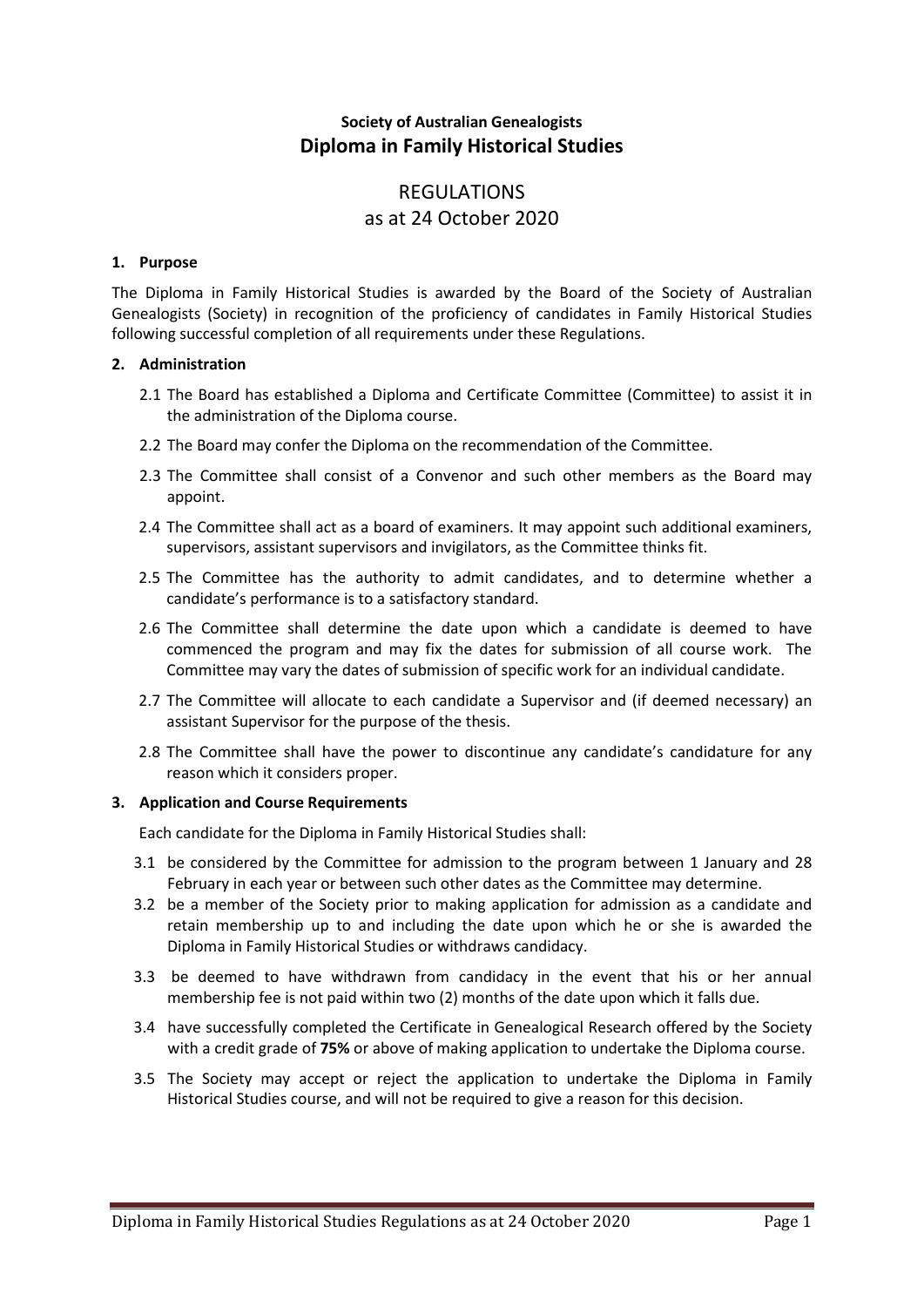- 3.6 If accepted, candidates will:
	- a. Submit for the approval of the Committee and by a date determined by the Committee, a proposed topic for a thesis. The topic for the thesis shall be either:
		- i. a family history and shall trace at least three successive generations of the nominated family, or
		- ii. be on a subject relevant to genealogical research.
	- b. The Committee shall determine whether to approve the proposed topic or require the candidate to submit an alternative topic.
	- c. Submit, prior to 30 June of the year following acceptance to the Diploma program, two bound copies of a properly annotated thesis on the approved topic, together with an electronic copy in PDF. The thesis shall be approximately twenty thousand (20,000) words in length, and the word count must be declared with the final submission.
	- d. Comply, in the preparation of the thesis, with the current *Style Manual* determined by the Committee.
	- e. Lodge with the thesis:
		- i. a certificate signed by the supervisor that the work is in proper form
		- ii. a certificate signed by the candidate that the work is the original work of the candidate and that the main content of material contained in it has not, either in whole or in part, been presented in support of an application for any degree or diploma, or identify such part as has previously been presented; and
		- iii. a certificate signed by the candidate giving details of any publication of the material or the main content.

and the award of the Diploma shall be conditional upon the accuracy of such statements.

- f. One bound copy plus one electronic copy in PDF format of the thesis submitted by the candidate shall become the property of and remain in the possession of the Society which may elect to publish the thesis in whole or part and the candidate, by his or her admission as a candidate, grants to the Society a non-exclusive licence to publish that material.
- g. Sit for an examination to be held within three months of the submission of the thesis, or at a time determined by the Committee.
- 3.7 For the candidate to be considered to meet the criteria for the award of the Diploma the candidate will be expected to:
	- a. Demonstrate through their submitted thesis, as will be determined by the Committee:
		- i. extensive genealogical research skills and knowledge of relevant sources
		- ii. ability to analyse sources and present a considered argument
		- iii. ability to include contextual knowledge relevant to the thesis topic
		- iv. ability to present work which is within the required word count and logically organised, with between three and six chapters
		- v. ability to present work which is literate, using good grammar and spelling
		- vi. ability to adequately reference sources in the manner outlined in the current *Style Manual*